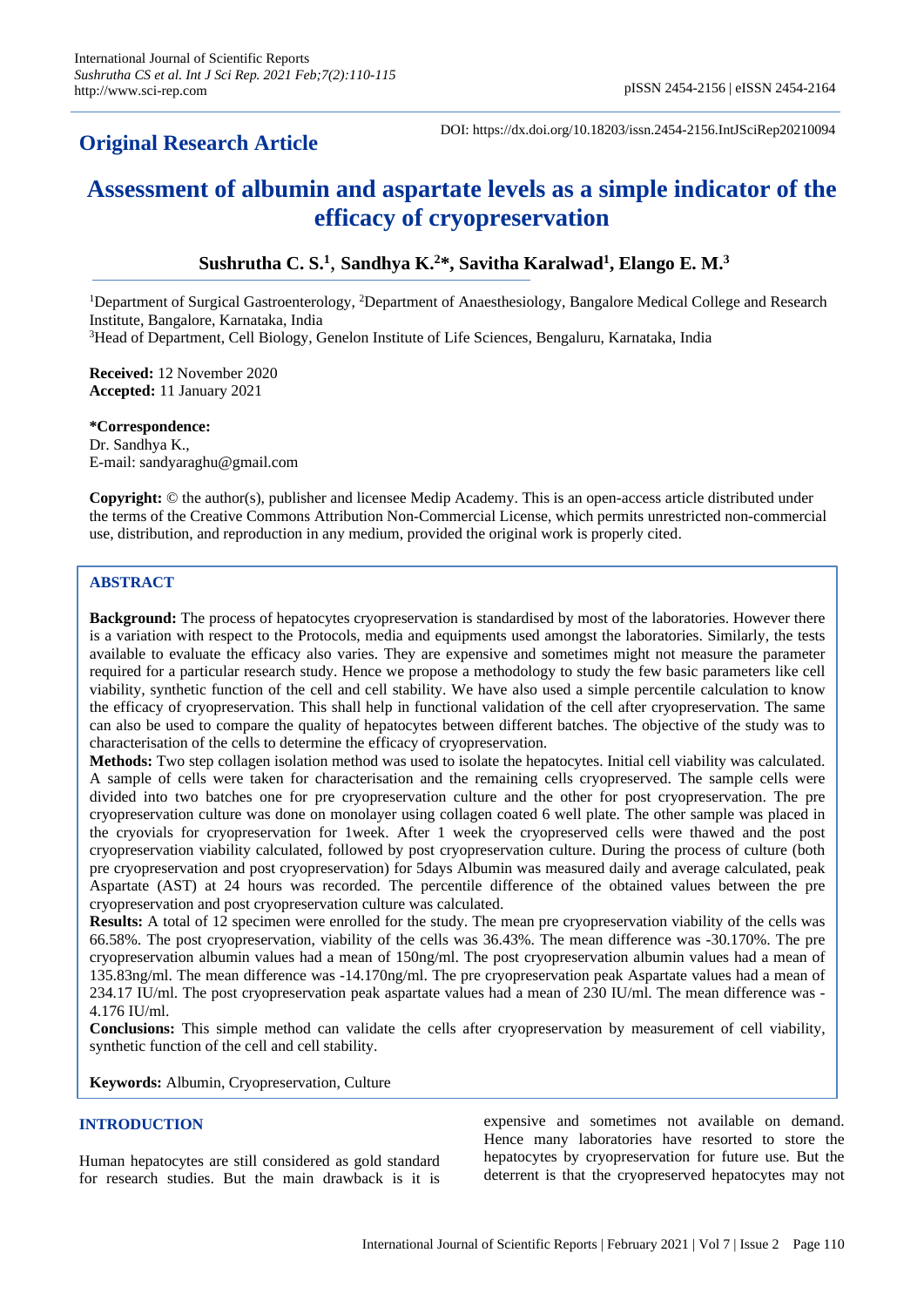optimally function after cryopreservation. Thus, we need a validation process to know the impact of cryopreservation and their profile after recovery.

Cryopreservation is the process of cooling and storing the cells, at very low temperatures to maintain their viability for use in the future.

The cells are subjected to lot of stress during the process of cryopreservation and thawing. This will have an impact on the post thaw viability, plating efficacy and metabolic function. Suggesting that cryopreserved hepatocytes may not function optimally if the cryopreservation is not done properly. Thus, efficient cryopreservation methods shall give sustained supply of good quality of hepatocytes for the purpose of research.<sup>1,2</sup>

Lot of protocols have evolved in the recent past for effective cryopreservation, Cytoprotectants being one of them. Also, various proprietary media have been developed which are commercially available.<sup>3</sup> Lot of challenges are present in large scale cryopreservation of hepatocytes, maintaining core temperature being the most important. Novel methods of vitrification and encapsulation are also being tried. These novel methods are widely used in clinical therapeutics especially liver cell transplant.<sup>4,5</sup>

All the above methods have helped in the efficient long term and large-scale cryopreservation of hepatocyte. But the gist of the problem which needs to be addressed is the ability of the cell to recuperate to the original metabolic activity after the stress during the cryopreservation and thawing.

As of now we have many methods to validate the preserved function of cell after cryopreservation. Few of the frequently measured parameters are attachment efficiency, albumin and ureogenic capability, phase I and II enzymes activities and the expression of specific adhesion molecules in vitro. These tests are expensive and requires sophisticated equipment. These tests may not be the functional parameters that is required for translational research studies. 6

Further in laboratories where the isolation and cryopreservation facility are present the quality assessment is necessary and they need to compare the cells between batches. A simple preliminary sampling method of the whole lot of cells will benefit before subjecting them to complex and expensive steps. This process should be simple and less time consuming (duration of cryopreservation). The validation tests should not require sophisticated instruments and imported kits.

Thus, we have proposed a simple test that addresses issues like viability of the cell, their synthetic function and stability after cryopreservation.

#### **METHODS**

Ethical clearance was obtained from the institutional ethical committee. Informed written consent was taken from the participating patients before the surgery.

Patients with cirrhosis, steatosis, and age above 60% was excluded from the study. Initial yield of less than 1 million per gram of liver and viability of less than 50% was excluded from the study.

Liver tissues were obtained as surplus after resection surgeries. Liver tissues with veins broad enough to cannulate were subjected to a two-step collagenase isolation process.<sup>7</sup> The specimen which were small and no identifiable veins were subjected to direct chemical dissociation.<sup>8</sup>

Following the process of isolation, towards the end of the procedure, a sample from the isolated lot was procured. The main set of cells were subjected for further cryopreservation.

Trypan blue test was done on the sample batch, and the concentration of that particular batch was determined. The sample cells were adjusted to 2-3million cells/ml and divided into two batches. First batch was subjected to pre cryopreservation culture and the second one for cryopreservation and subsequently Post cryopreservation culture.

The protocol for pre cryopreservation culture and the post cryopreservation culture remained the same. The values were entered in the predetermined proforma and the following parameters were measured i.e. viability, average albumin production for 5 days and peak AST (aspartate alanine transferase) after 24 hours.

All the above 3 values were measured for pre cryopreservation and post cryopreservation.

We have used the 6 well collagen type 1 coated plates with 9.6 surface area  $(cm<sup>2</sup>)$  and working volume of 1-3ml and seeding density of  $0.3 \times 106$  cells. 2.5 ml of the hepatocyte plating media was inoculated into each well. The plate was covered with a lid and transferred from the hood to the incubator.

The cells were incubated for 3-4 hrs in 5% CO2, 37 0 C and 80-90% humidity. After 3-4 hrs, the plates were removed and placed back into the hood. About 2ml plating solution was aspirated and replaced with 2 ml of hepatocyte maintenance media. After replacement of the fluid the plate was transferred back into the hood and incubated for 24 hrs with the same setting of incubator (5% CO2, 370C and 80-90% humidity).

At the end of every 24 hours the supernatant of approximately 1-1.5 ml from each well was aspirated and collected. Each well was then replaced with 1-1.5 ml of hepatocyte maintenance media and the culture plate was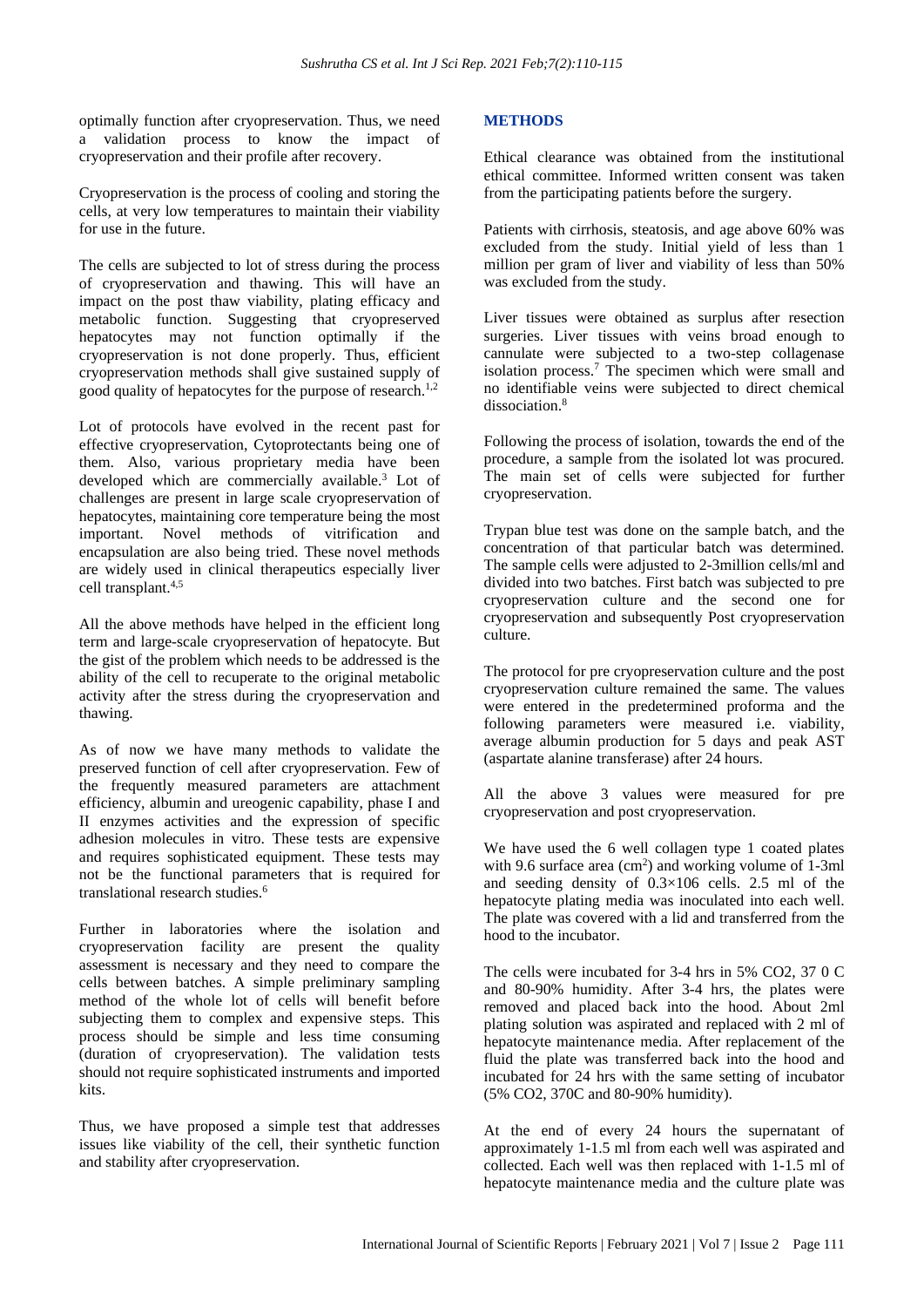placed back into the incubator with the same settings. All the supernatant aspirate was collected in a 10ml test tube and sent for analysis.

The supernatant aspirate was used to analyse the concentrate of Albumin and Aspartate Aminotransferase. Albumin secretion was measured for 5 days and entered into the proforma. The average value of the albumin secretion was taken. The level of Aspartate Aminotransferase (AST): which peaks in the first 24 hours was taken and entered in the proforma.

The second sample was subjected for cryopreservation. Media exchange was done, and the cells were suspended into the cryopreservation media and the final concentration was adjusted to approximately 2 - 3million cells/ml. The pre cryopreservation viability was then determined. The contents were placed in the cryovials for further cryopreservation. The cell suspension was labelled as Cryopreservation-1week.

The cryovials were placed back into Mr. Frosty™ Freezing Container. The cryovials and Mr Frosty were maintained in the-800 c freezer overnight. This gives a stable decrease in temperature. After overnight storage of cryovials, they were removed from the Mr Frosty and transferred into the liquid nitrogen below –135°C.

Protocols were fixed for the process of thawing and plating. The thawing and plating media were pre warmed to 37°C in a water bath. The cryopreserved hepatocytes were then thawed in 37°C water bath for <2 min. Using a wide-bore pipette tip the hepatocytes from the cryovial were transferred into the thawing media (15ml). The contents were gently mixed and Centrifuged at 100 x g for 10 min at 40c. The supernatant fluid was discarded 10 .The same standard counting methods as described in the previous section was used to determine the number of viable cells/ml of fluid. This gave the post thaw viability count. The sample was subjected to post cryopreservation culture and Albumin and AST values were determined.

#### *Formulae*

Viability: (Pre cryopreservation viability - Post cryopreservation viability)/Post cryopreservation viability  $\times$ 100.

Albumin: (Post cryopreservation albumin average-Pre cryopreservation Albumin average)/Post cryopreservation Albumin average  $\times 100$ .

Aspartate Alanine Transferase AST: (Post cryopreservation AST-Pre cryopreservation AST) / Post cryopreservation AST ×100.

#### **RESULTS**

A total of 19 specimens were included in the study during the process of isolation. But due to the exclusion criteria as mentioned above only 12 specimens (n=12) were considered for cryopreservation.

In the study group we had 5 females and 7 male patients. Average age was 42.92 years with an interquartile range between 20 years to 60 years.

The mean pre cryopreservation viability was 66.58 and mean post cryopreservation viability was 36.42 with a mean difference of -30.170, and this was statistically significant with a p value of  $0.000$  (p value <0.001).

The mean of pre cryopreservation average albumin was 150.00 and the mean of Post cryopreservation average albumin was 135.83. The mean difference was -14.170. The groups on comparison were not significant statistically (p=0.040).

The mean of pre cryopreservation peak AST was 234.17 and the mean of post cryopreservation peak AST was 230.00. The mean difference was -4.167. The groups on comparison were statistically not significant with a p value of  $0.636$  ( $p<0.001$ ).

| <b>Specimen number</b> | <b>Pre cryo viability</b> | Post cryo viability | <b>Difference</b>       | % decline / raise |
|------------------------|---------------------------|---------------------|-------------------------|-------------------|
| 1.                     | 60                        | 42                  | $-18$                   | $-30$             |
| 2.                     | 75                        | 40                  | $-35$                   | $-47$             |
| 3.                     | 69                        | 38                  | $-31$                   | $-45$             |
| 4.                     | 56                        | 35                  | $-21$                   | $-38$             |
| 5.                     | 75                        | 45                  | $-30$                   | $-40$             |
| 6.                     | 67                        | 30                  | $-37$                   | $-55$             |
| 7.                     | 70                        | 42                  | $-28$                   | $-40$             |
| 8.                     | 67                        | 39                  | $-28$                   | $-42$             |
| 9.                     | 74                        | 40                  | $-34$                   | $-46$             |
| 10.                    | 63                        | 30                  | $-33$                   | $-52$             |
| 11.                    | 64                        | 35                  | $-29$                   | $-45$             |
| 12.                    | 59                        | 21                  | $-38$                   | $-64$             |
| <b>Mean</b>            | 66.58                     | 36.43               | Mean difference -30.170 |                   |
| <b>Std deviation</b>   | 6.374                     | 6.708               |                         |                   |
| <b>T</b> value -30.170 |                           |                     | P value $0.000$         |                   |

#### **Table 1: Comparison of pre cryopreservation and post cryopreservation viability.**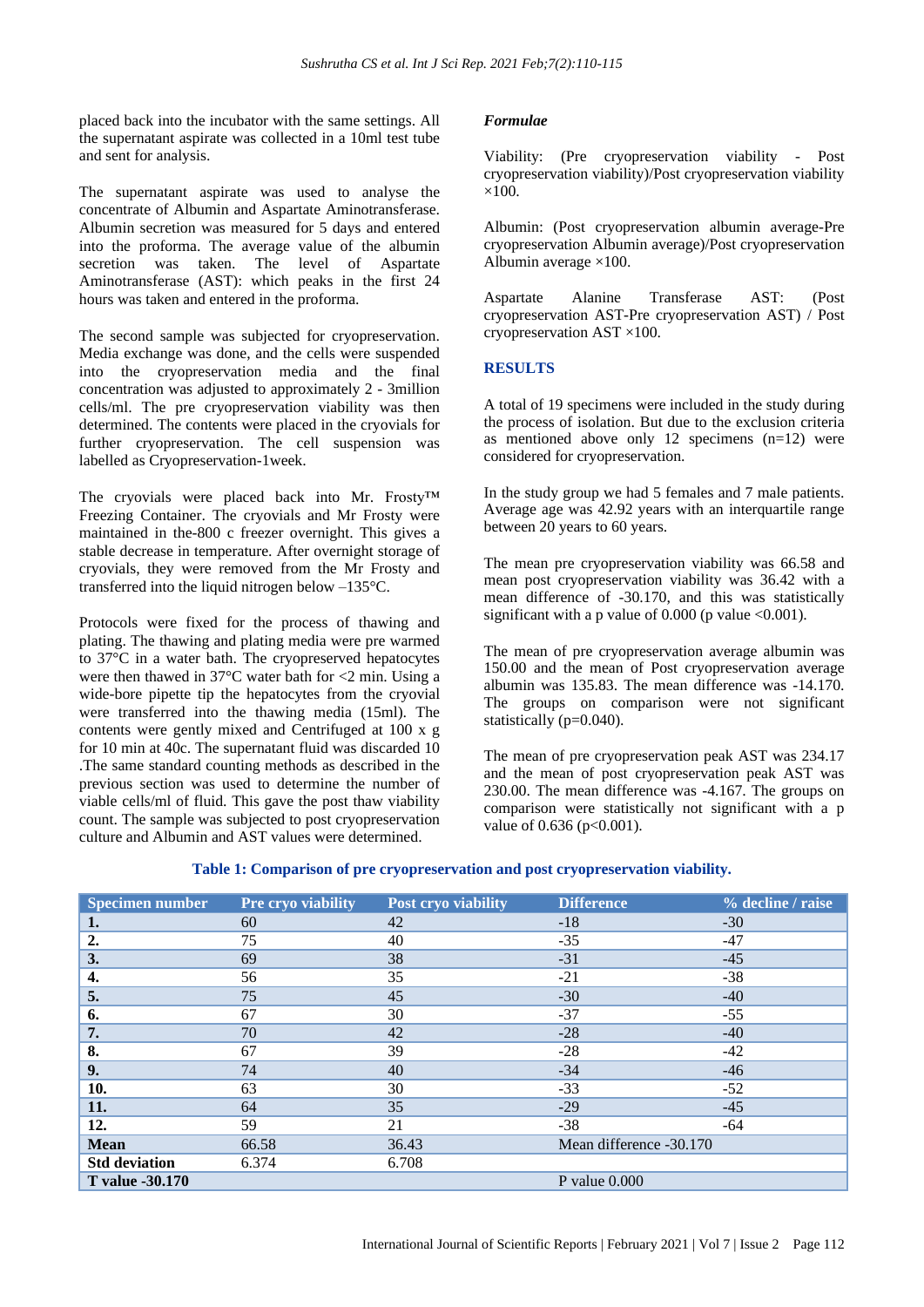#### **Table 2: Comparison of pre cryopreservation and post cryopreservation levels of albumin.**

| <b>Specimen number</b> | Pre cryo Albumin ng/ml | Post cryo Albumin ng/ml | <b>Difference</b>       | % Decline / Raise |
|------------------------|------------------------|-------------------------|-------------------------|-------------------|
| 1.                     | 150                    | 120                     | $-30$                   | $-20$             |
| 2.                     | 100                    | 60                      | -40                     | $-40$             |
| 3.                     | 120                    | 100                     | $-20$                   | $-17$             |
| 4.                     | 200                    | 160                     | $-40$                   | $-20$             |
| 5.                     | 210                    | 200                     | $-10$                   | $-5$              |
| 6.                     | 110                    | 90                      | $-20$                   | $-18$             |
| 7.                     | 140                    | 110                     | $-30$                   | $-21$             |
| 8.                     | 150                    | 170                     | 20                      | 13                |
| 9.                     | 170                    | 180                     | 10                      | 6                 |
| 10.                    | 150                    | 140                     | $-10$                   | $-7$              |
| 11.                    | <b>200</b>             | 180                     | $-20$                   | $-10$             |
| 12.                    | 100                    | 120                     | 20                      | 20                |
| <b>Mean</b>            | 150                    | 135.83                  | Mean difference -14.170 |                   |
| <b>Std Deviation</b>   | 38.847                 | 42.738                  |                         |                   |
| <b>T</b> value 2.327   |                        |                         | $P$ Value $0.040$       |                   |

**Table 3: Comparison of pre cryopreservation and post cryopreservation peak AST.**

| <b>Specimen number</b> | Pre cryo AST IU/ml | Post cryo AST IU/ml | <b>Difference</b>      | % Decline / raise |
|------------------------|--------------------|---------------------|------------------------|-------------------|
| 1.                     | 250                | 280                 | 30                     | 12                |
| 2.                     | 270                | 250                 | $-20$                  | $-7$              |
| 3.                     | 230                | 270                 | 40                     | 17                |
| 4.                     | 180                | 160                 | $-20$                  | $-11$             |
| 5.                     | 190                | 140                 | $-50$                  | $-26$             |
| 6.                     | 270                | 300                 | 30                     | 11                |
| 7.                     | 280                | 310                 | 30                     | 11                |
| 8.                     | 210                | 200                 | $-10$                  | $-5$              |
| 9.                     | 200                | 180                 | $-20$                  | $-10$             |
| 10.                    | 260                | 220                 | $-40$                  | $-15$             |
| 11.                    | 180                | 170                 | $-10$                  | $-6$              |
| 12.                    | 290                | 280                 | $-10$                  | $-3$              |
| <b>Mean</b>            | 234.17             | 230                 | Mean difference -4.176 |                   |
| <b>Std Deviation</b>   | 40.778             | 59.084              |                        |                   |
| <b>T</b> value 0.486   |                    |                     | P Value $0.636$        |                   |

#### **DISCUSSION**

Hepatocytes are required in large scale for biomedical research like bioprinting, liver dialysis, artificial organs. These essentially rely primarily on cryopreserved hepatocytes. Cryopreserved hepatocytes have shown to be better than freshly isolated hepatocytes in terms of storage, ease in transportation, availability on demand. But the major challenge is in preservation of metabolic function and achieving adequate post cryopreservation viability. Newer methods to bridge this gap have been evolving.

The main concept of cryopreservation is to preserve cellular and subcellular structure like nucleic acid and proteins at optimal temperature and storage conditions for preserved activity. Water which is the major component of life when frozen ceases all the metabolic activity.

Many factors influence cryopreservation of cells like cell volumes, optimisation of cooling rates, storage condition temperature, rewarming rates, cryopreservation media, cytoprotectants, damage to cellular and sub cellular structures.

Most common damage in the sub cellular level is mitochondrial membrane potential (MMP), a decrease in adenosine triphosphate (ATP), and loss of iron, free radical injury.<sup>11</sup>

In our study, the mean age was 42 years, patients above 60 years were excluded from the study owing to the excessive friability of the cells.<sup>12</sup> Patients with excessive steatosis and proven cirrhosis have shown to have decreased yield and viability.<sup>13</sup> We have not used cells with the initial yield less than 1million per gram and the cell viability of less than 50%. Since we have not used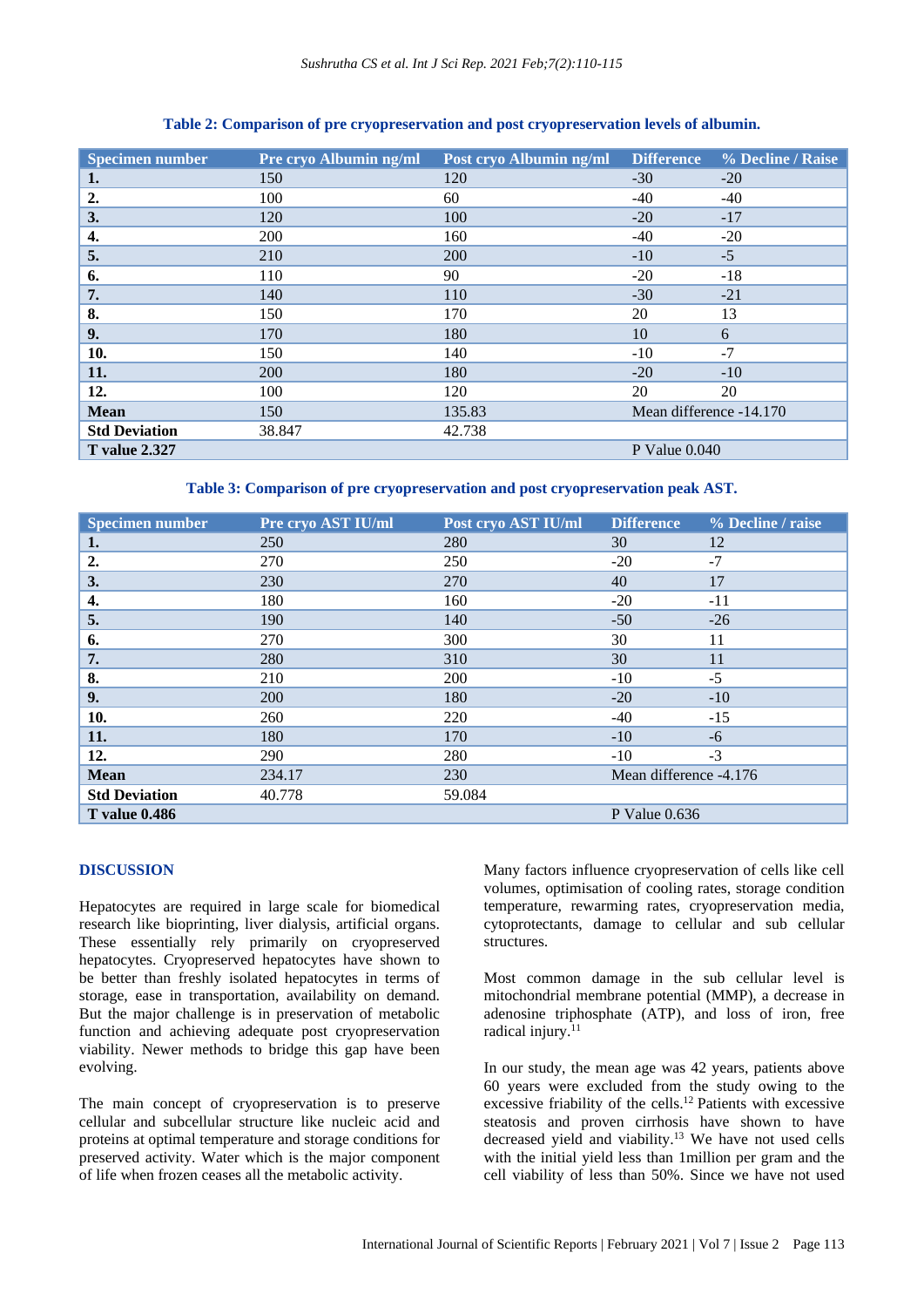precoll method to purify the cells we have excluded inferior quality liver tissue and cells.

In our study we have analysed the cells under the following parameters 1. Viability of the cells after cryopreservation. 2. Synthetic function of the cell by measuring the albumin. 3. Peak AST level to know the stability of cells in the culture conditions.

Viability of the cell is calculated in percentage in respect to the number of live cells to the total number of cells counted. There is always a drop in the post cryopreservation viability. The mean difference was - 30.170 and the difference between both the groups statistically significant (p value 0.000).

This difference is highly variable, and it depends on number of demographic variables also. Alexandre in 2002 has demonstrated that recovery of hepatocytes depends on various factors.<sup>12</sup> A drop of nearly 50% was seen in few cases in similar studies. Hence this parameter was used in our study. The measurement of this parameter can be done by a simple Neubauer counting chamber or an automated cell counter. Simple stains such as trypan blue shall serve the purpose.

After comparing the viability we have also cultured the cells to know the synthetic function of the cell and stability of the cells on culture.

We have not tried to analyse the plating efficacy in the study because they depend on number of parameters likecollagen coated wells, micro circulated wells, ultra-low attachment plates for spheroid etc. Likewise, the medias used are commercially proprietary medias. There are no studies proving the superiority of one media over the other. Hence, we recommend using any media as per the protocol followed routinely in the laboratory.

There are many advanced culture systems including the perfusion based, 3D culture systems, 3 dimentional Spheroids. In our study we have used the basic monolayer culture on collagen 1 coated plates. This is based on the simple assumption that, if the cell performance of metabolic or sustainability is good in the basic system then it will perform aptly in all the advanced culture systems.15,16

Albumin is secreted exclusively by the liver. This is one of the vital elements in blood involved in transportation and in maintenance of intra vascular osmotic pressure. This signature secretion is measured in our culture.<sup>17</sup> By measuring the albumin we have tried to know the synthetic capability of the cell. We have observed that albumin secretion was low on first day later rises on 2<sup>nd</sup> and  $3<sup>rd</sup>$  day and after 5 -7 days it shows a decline. Hence with this observation we have used an average of 5 days of albumin secretion.

This study has compared the percentile difference between pre cryopreservation and post cryopreservation. We have seen a mean difference of  $-14.170$  with a p value of 0.040. This suggests that there is no major difference between the groups. This implies that the secretory function of the cells is well preserved.

The sheer stress on the isolated cells will cause the cells to break down during the cryopreservation or during the culture. This will release lot of intracellular enzymes into the extracellular space. By quantifying this we shall be able to know the cell death in the medium. Aspartate transaminase (AST) or aspartate aminotransferase, also known as AspAT/ASAT/AAT or (serum) glutamic oxaloacetic transaminase (GOT, SGOT) is commonly measured in all the standard liver function tests. This has been shown to be a reliable marker of hepatocyte breakdown since its introduction by Arthur Karmen and colleagues in 1954.<sup>18</sup> Alanine transaminase (ALT) is a similar marker commonly used, mostly used in conjunction. Due to similarity in function we have measured only one marker.

AST will show a peak raise in first 24 hours of culture and shall always show a decrease. Therefore, we intend to measure the peak AST. The difference in the increase or decrease in the AST values and the calculation of the percentile of increase or decrease has also been described above. An increase in the post cryopreservation value suggests that a greater number of cells are being broken down. Hence a negative value on percentile calculation suggests that lesser cells are being destructed.

On comparison between the groups we have observed a mean difference of -4.176 and a p value 0.636. The group had no statistical difference between them. By this we have can conclude more cells have not got destructed after cryopreservation and culture.

In summary of the above discussion we have used simple methods and calculation to validate the efficacy of cryopreservation and the subsequent behaviour of cells on culture. This simple validation can also be used to know the trend of cells of isolation, cryopreservation and culture in the laboratory. Further this can be used to compare the results between protocols. Researcher will have a prior knowledge of the behaviour of cells before subjecting them to expensive experiments.

There is no consensus on the cell validation as per our literature survey as there are no recommended cut off values for use or disuse the cells. The validation process at present rely only on local laboratory protocols. Similarly, we have not recommended any cut off values. These values are merely observations and greatly vary based on the cryopreservation and culture methodology and medias used.